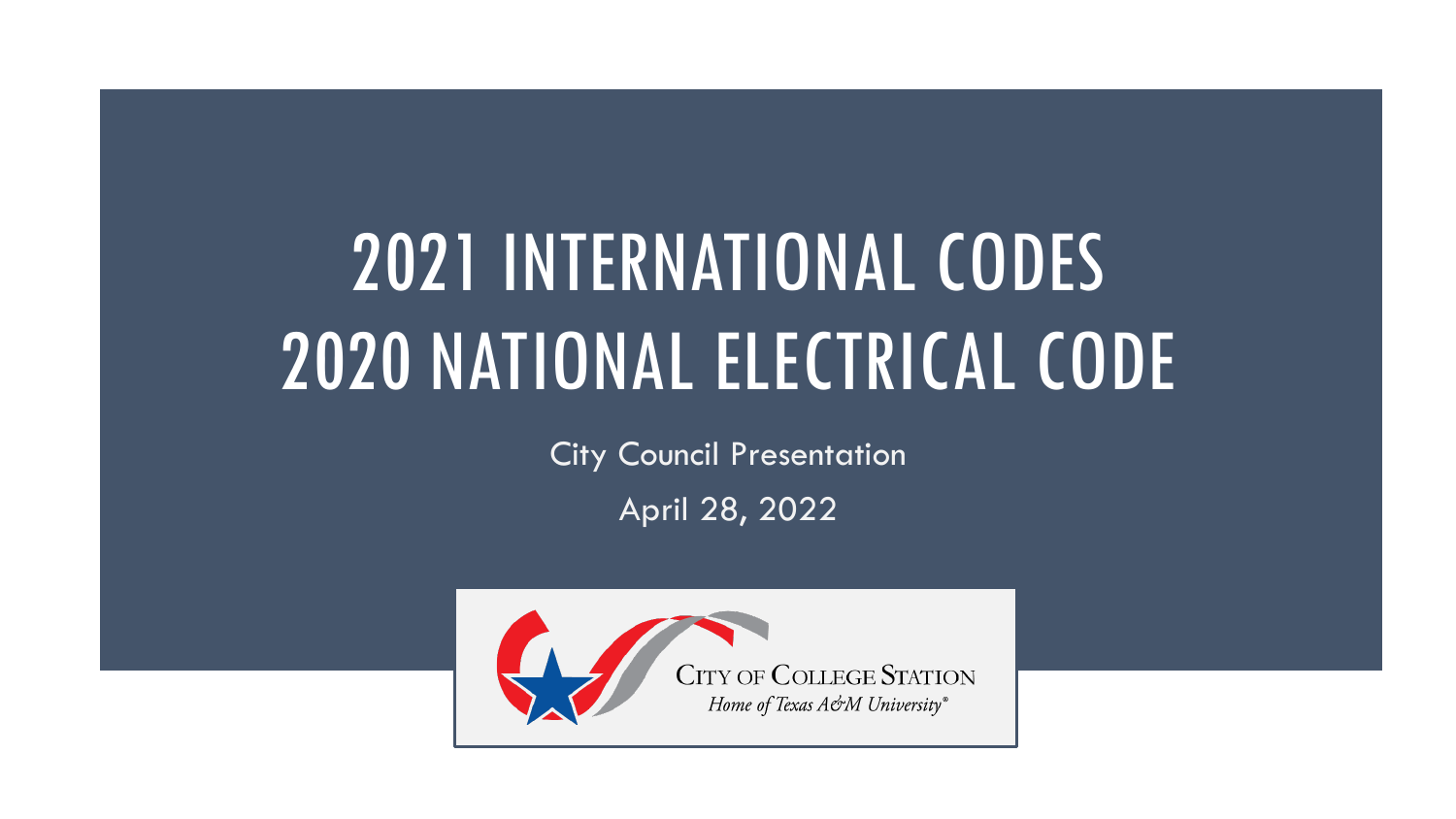### BACKGROUND



- **■** Updated code versions released every 3 years
- To provide clarity to existing text, harmonize requirements between codes and federal standards, provide for use of the latest materials and standards
- City of College Station is currently under the 2018 International Codes and 2017 NEC
- 6 newly proposed local amendments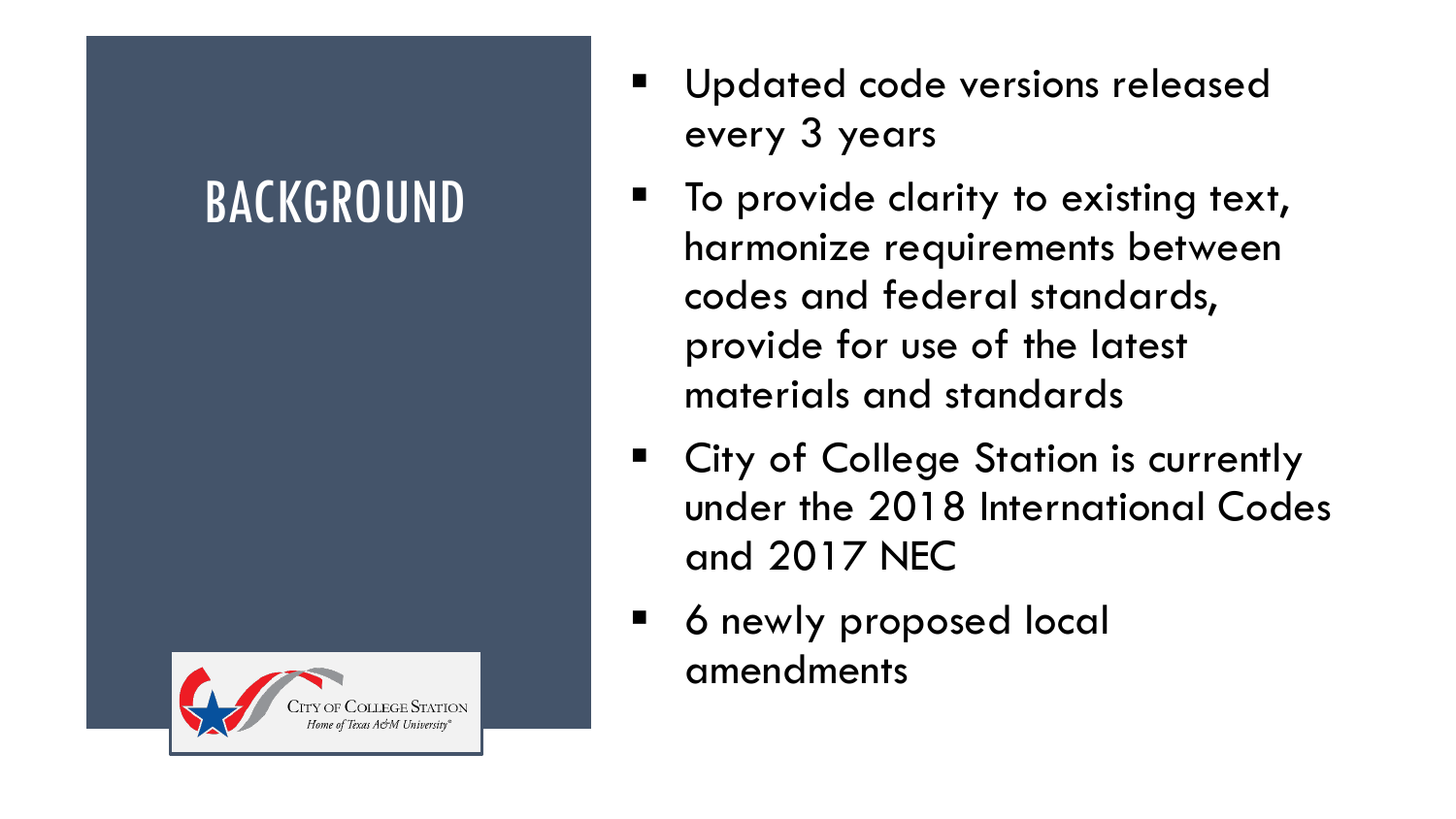

## HIGHLIGHT OF CHANGES

- Increased attic insulation requirements
- Easing of restrictions on nonegress stairways
- Emergency electrical disconnect requirement for newly constructed homes
- Special egress and safety requirements for puzzle/escape rooms.
- Added smoke alarm locations for areas with high ceilings
- Carbon monoxide alarm requirements for the replacement of fuel-fired appliances
- Clearer distinction between public and private restroom facilities
- Prohibiting the installation of commercial cooking appliances in homes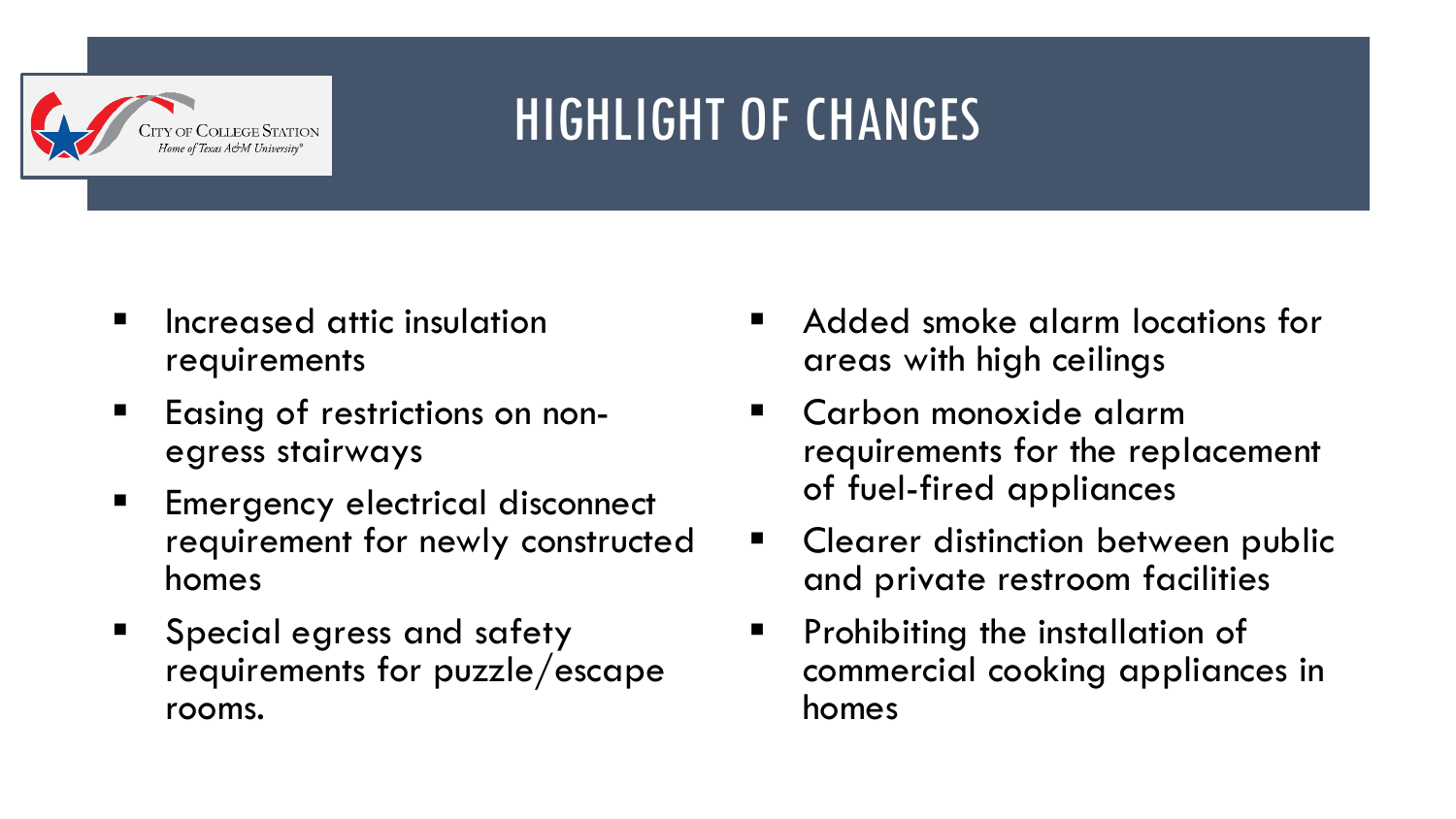#### **OUTREACH**



- **Provided an overview of** residential code changes to GBVBA on February 28th
- **•** Presented an overview of code changes to Construction Board of Adjustments on March 22nd
- **•** Presentation regarding code changes was held on April 20<sup>th</sup>